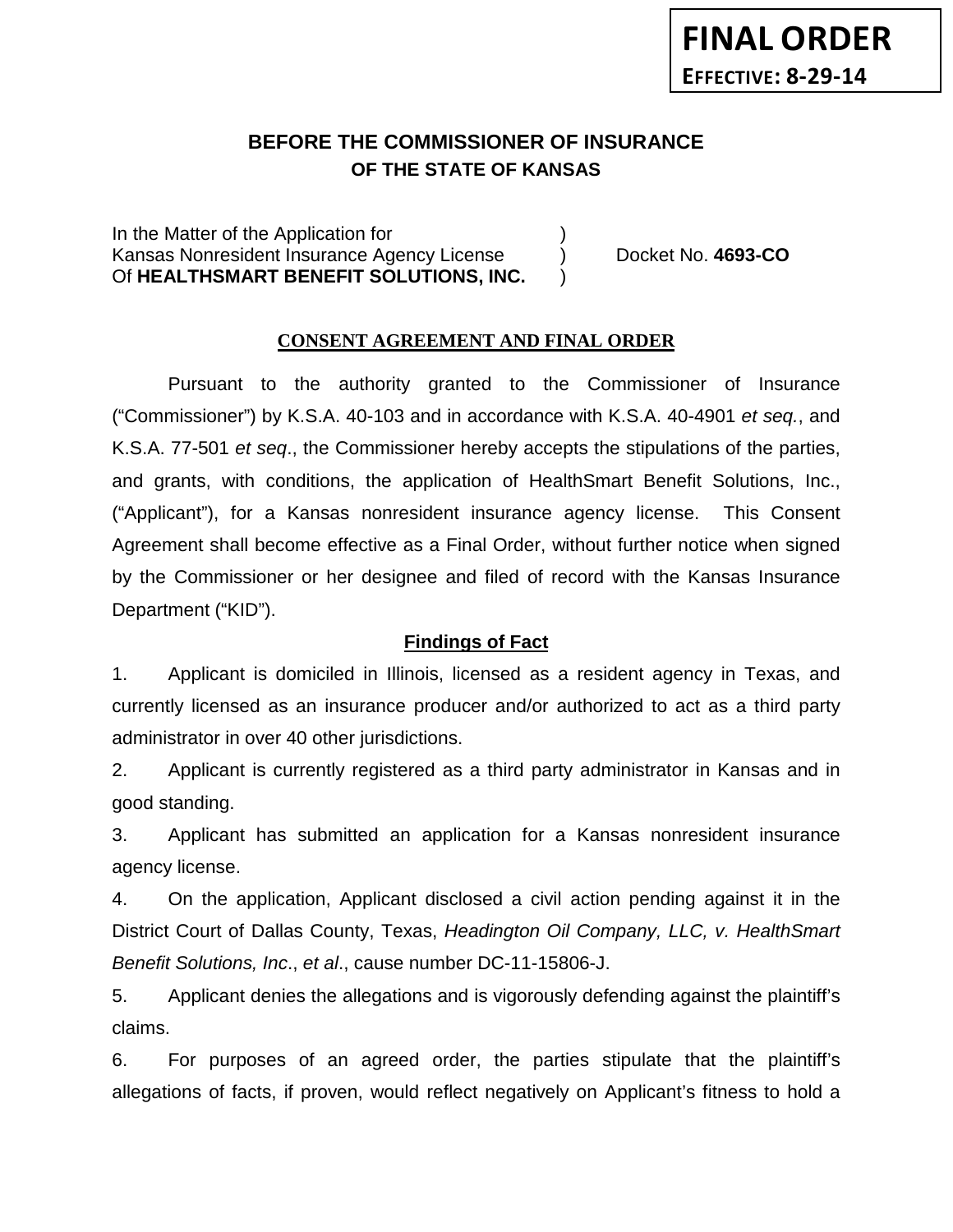Kansas agency license and establish violations of the Texas Insurance Code and are therefore material to Applicant's application.

7. The parties acknowledge that the facts are best litigated in the Texas court rather than a Kansas administrative proceeding, and KID acknowledges that denial of Applicant's application or undue delay in issuing the license would work a hardship on Applicant's business interests and perhaps on Kansas consumers.

8. Accordingly, the Applicant and KID agree that Applicant should be granted a license with conditions requiring prompt and regular reports on status of the case.

9. For purposes of disposing of Applicant's pending licensure application, Applicant agrees to enter into this Consent Agreement and Final Order and waives its rights to judicial review of this Consent Agreement and Final Order, expressly including any challenge to the Commissioner's authority to place limitations on its license or issue a probationary license.

10. Applicant stipulates that the Commissioner has jurisdiction of the entity and the subject matter of this action.

### **Applicable Law**

11. K.S.A. 40-4909(a) provides, in relevant part:

"The commissioner may deny, suspend, revoke or refuse renewal of any license issued under this act if the commissioner finds that the applicant or license holder has: . . .

(2) Violated: . . . (C) any insurance law or regulation of another state; . . . [or]

(8) Used any fraudulent, coercive, or dishonest practice, or demonstrated any incompetence, untrustworthiness or financial irresponsibility in the conduct of business in this state or elsewhere." K.S.A. 2013 Supp. 40- 4909(a).

### **Conclusions of Law**

12. The Commissioner has jurisdiction over Applicant as well as the subject matter of this proceeding, and such proceeding is held in the public interest.

13. The Commissioner finds that Applicant's application could be denied pursuant to K.S.A. 40-4909(a)(2)(C) and/or K.S.A. 40-4909(a)(8) if Applicant had been found liable on plaintiff's claims as described in Paragraph 6, herein.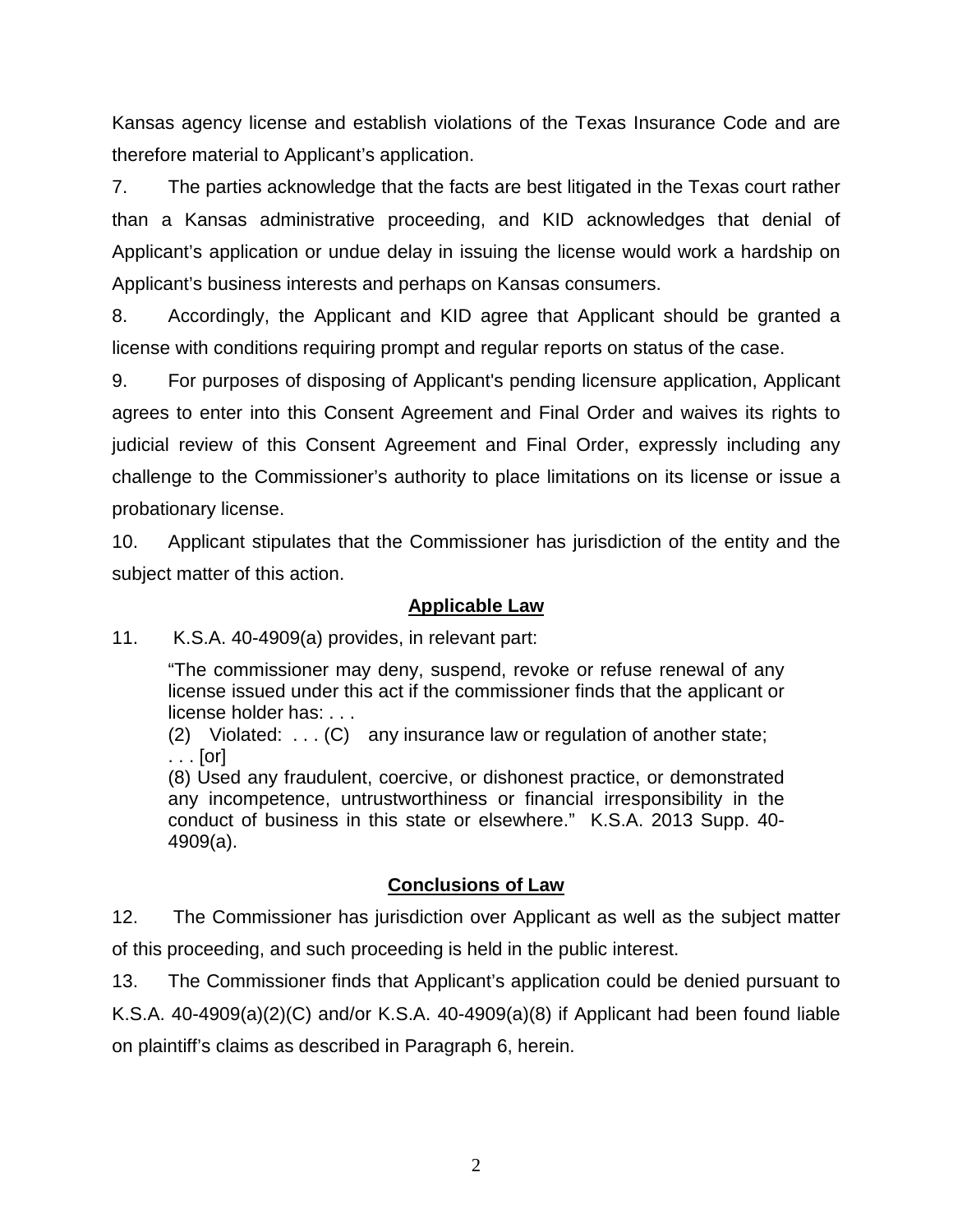14. However, having weighed the nature of the claims, uncertainty of the pending action, and history of the entity's business conduct in Kansas and elsewhere, the Commissioner has determined that Applicant presently appears fit to hold a nonresident insurance agency license.

15. The Commissioner finds that issuing Applicant's nonresident insurance agency license subject to conditions is necessary and sufficient to protect the interests of the public and insurers.

### **Stipulation**

The undersigned stipulates and agrees to the above findings of fact and conclusions of law and waives any rights to administrative hearing and judicial review of the Commissioner's Order.

> \_/s/ Todd Archer\_\_\_\_\_\_\_\_\_\_\_\_\_\_ \_8/24/14\_ Todd Archer, Responsible Producer Date For Applicant

Prepared by:

\_/s/ Brenda J. Clary\_\_\_\_\_\_\_\_\_\_\_\_\_\_\_\_\_\_\_\_ Brenda J. Clary, #18770 KID Staff Attorney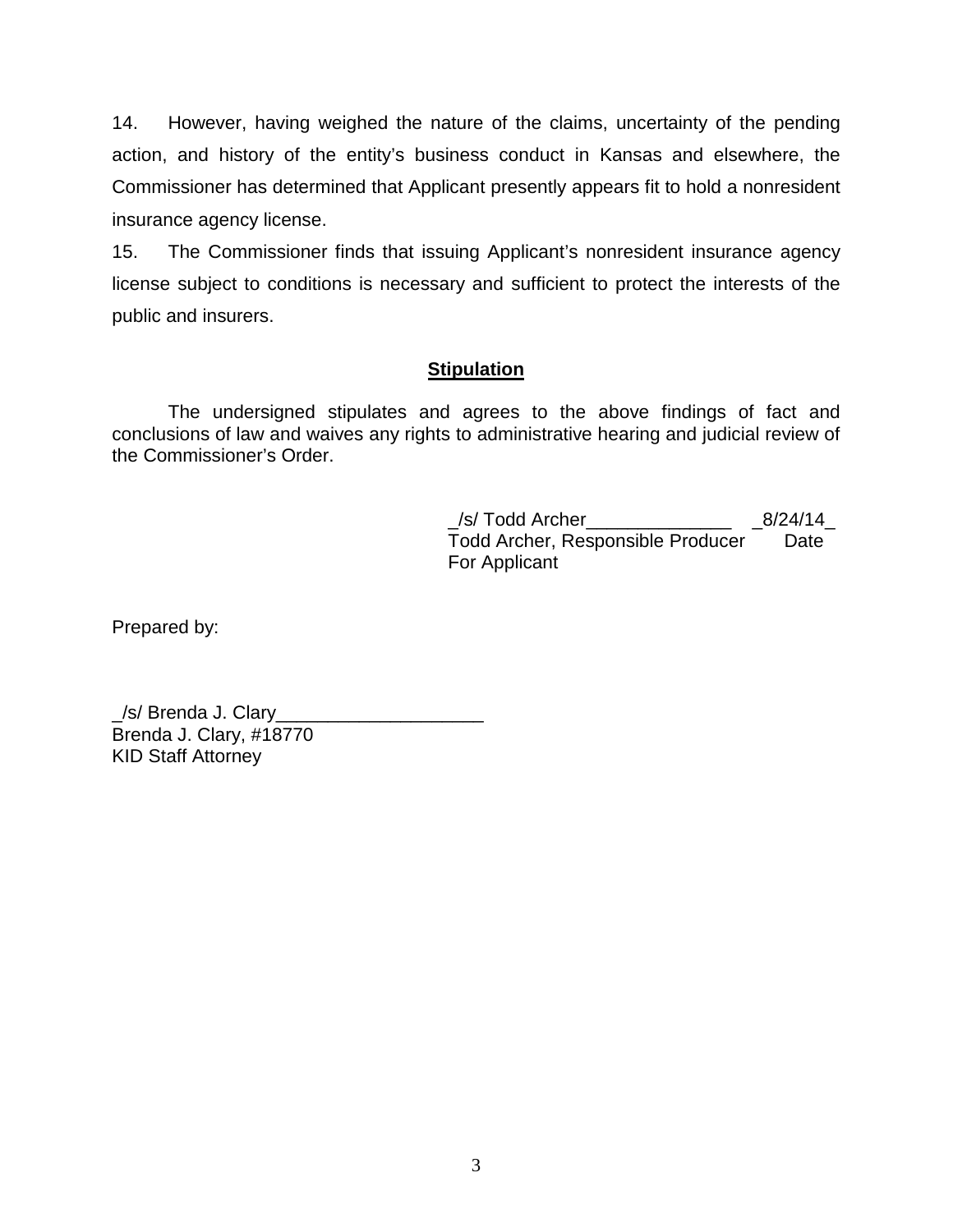### **ORDER**

## **IT IS THEREFORE ORDERED BY THE COMMISSIONER OF INSURANCE**

**THAT** the Kansas Insurance Department shall issue a Kansas nonresident insurance agency license to **HEALTHSMART BENEFIT SOLUTIONS, INC.**, effective this date, subject to the following conditions:

- 1. During the pendency of the claims against Applicant/Licensee included in *Headington Oil Company, LLC, v. HealthSmart Benefit Solutions, Inc*., *et al*., Applicant/Licensee shall provide quarterly reports on the status of the litigation, beginning on October 1, 2014, which reports shall be addressed to the KID Producer Licensing Director;
- 2. Within ten (10) business days of any dispositive event with respect to Applicant/Licensee, including but not limited to dismissal, summary judgment, verdict, or settlement, Applicant/Licensee shall give written notice of the event to the KID Producer Licensing Division;
- 3. If the event does not constitute a final judgment, Applicant/Licensee shall provide prompt notice of any anticipated future proceedings; and
- 4. Once final judgment is entered or Applicant/Licensee is finally dismissed from the action, Applicant/Licensee shall report the disposition, with documentation, to KID within 30 days.

### **IT IS SO ORDERED THIS 29th DAY OF AUGUST 2014, IN THE CITY OF TOPEKA, COUNTY OF SHAWNEE, STATE OF KANSAS.**



\_/s/ Zachary J.C. Anshutz\_\_\_\_\_\_\_\_\_\_\_ Zachary J.C. Anshutz Asst. Commissioner of Insurance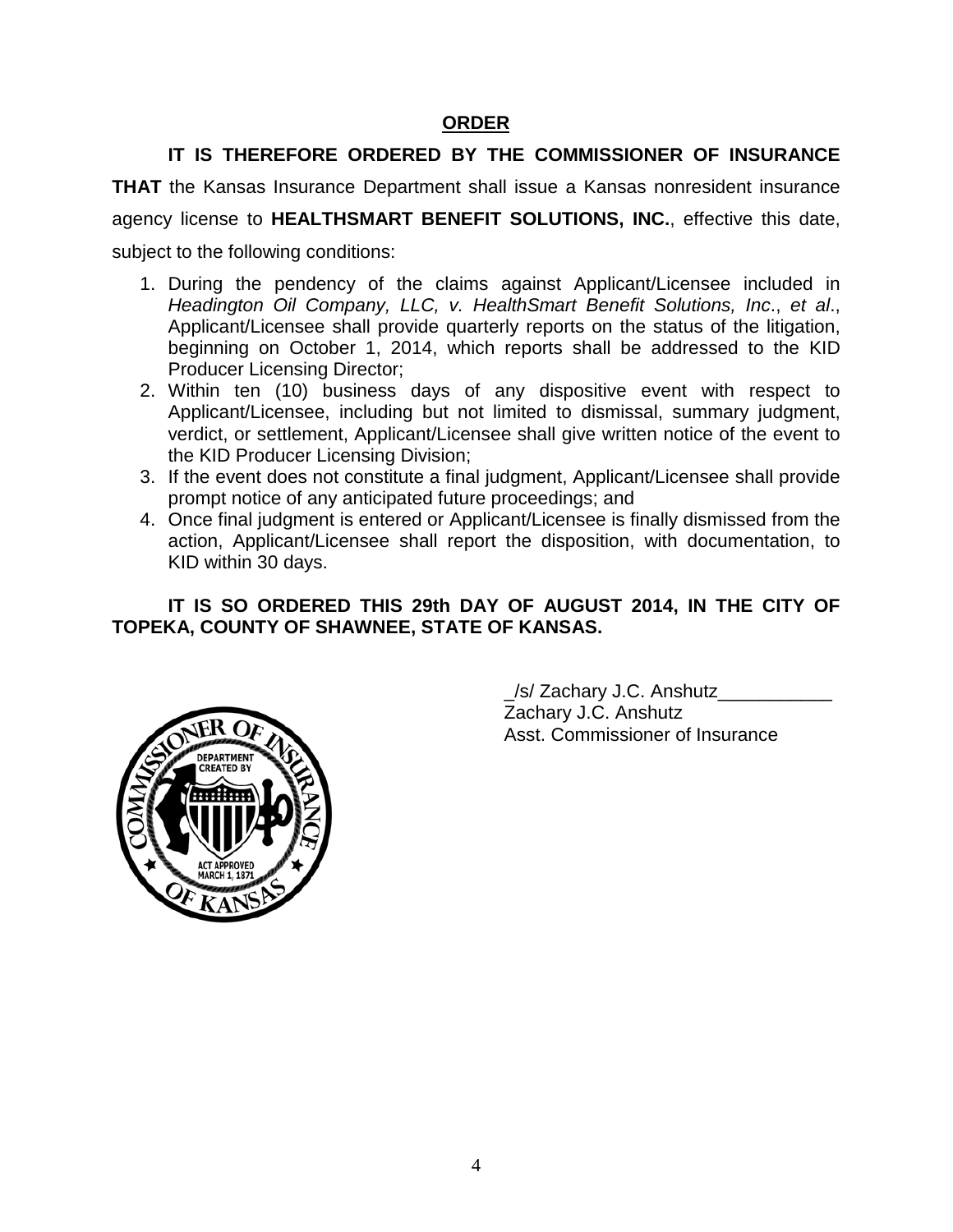#### **NOTICE**

In the event Respondent files a Petition for Judicial Review, pursuant to K.S.A. 77-613(e), the agency officer to be served on behalf of the Kansas Insurance Department is

John Wine, General Counsel Kansas Insurance Department 420 S.W. 9<sup>th</sup> Street Topeka, Kansas 66612